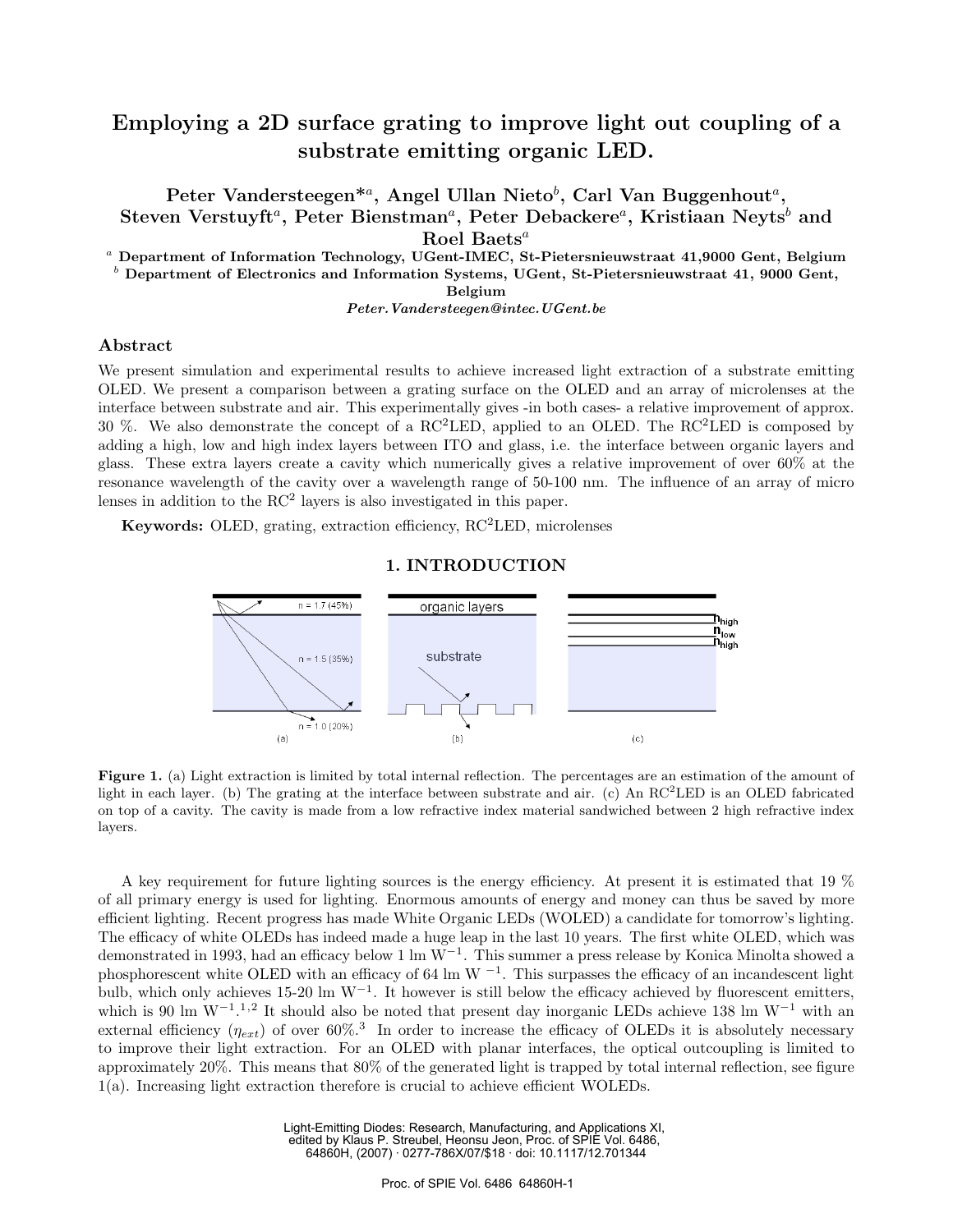

**Figure 2.** A 2D grating of pillars. (a) perspective view, (b) one elementary cell and (c) actual fabricated grating.

In this paper we will focus on increasing light extraction from a bottom emitting OLED. Light is trapped by total internal Reflection (TIR). TIR occurs when light makes the transition between a high index material to a low index material at an oblique angle. The interface between organic layers and glass substrate has a refractive index shift from approximately  $n=1.7$  to approximately  $n=1.5$ . The interface between glass substrate and air exhibits a refractive index shift from approximately  $n=1.5$  to  $n=1.0$ . These refractive indices allow us to estimate the amount of light in each layer, see also figure 1(a). This estimation implicitly assumes a uniform emission of light in the organic layers. Optical extraction can be improved by adjusting the interfaces between organic layers-substrate and substrate-air.

Placing microlenses at the glass-air interface results in a relative improvement of 50 %.<sup>4</sup> This however results in a surface corrugation with a depth of tens of  $\mu m$ , which might make packaging visually less attractive/more difficult. Adjusting the interfaces between the organic layers and the glass substrate can also increase light extraction. This can be done by either using a grating<sup>5,6</sup> or by using additional layers.<sup>7,8,9</sup> It should be noted that placing the corrugation close to the organic layers can possibly negatively influence the light generation.

We propose the use of a grating at the substrate-air interface to minimize the corrugation of the surface, figure 1(b). The design of an optimal grating requires a rigorous numerical integration of the equations of Maxwell. Section 2 discusses the simulation method we have developed. The experiments described in section 3 indeed verify that gratings perform as well compared as micro lenses.

In order to extract light trapped in the organic layers, we propose the use of the  $\text{RC}^2\text{LED}$ ,<sup>10</sup> figure 1(c). This concept already has been proposed for inorganic LEDs. The design of an RC<sup>2</sup>LED requires additional layers which causes problems with current injection in inorganic LEDs. We however will demonstrate a succesful implementation based on organic LEDs. The layer stack is described in detail in section 4. A combination of the RC<sup>2</sup>LED and micro-lenses finally concludes this paper.

### **2. SIMULATION METHOD**

The grating under discussion is shown in figure 2. The characterizing parameters are the depth, period and fill factor. The last 2 parameters can vary independently in the horizontal and vertical direction of figure 2(b). We have used the following layer stack to optimize the grating: glass  $(n = 1.528)$  substrate, ITO  $(n=1.622, 100)$ nm)/ SiON (n=1.806-0.012j, 120 nm)/  $\alpha$ -NPD (n=1.807, 30 nm)/ AlQ3 (n = 1.655, 30 nm) and an Al-cathode  $(n=1.031-6.81)$ , 150nm). This method has also been used for the simulation of the RC<sup>2</sup>LED with and without grating, as described in section 4.

Our simulation method calculates the light extraction for a given wavelength in 2 steps. During the first step the radiant intensity of the organic layer stack is calculated by means of a plane wave expansion of a randomly oriented dipole located between α-NPD and AlQ3. This gives us an angular distribution of the radiant flux emitted in glass. The second step convolves the radiant intensity with the angular dependent gra-ting transmission. The grating transmission is defined as the transmission of the power flux for any plane wave incident on the grating, incident at a given angle. This transmission takes into account the multiple reflections, as seen in figure 1(a) and all power carrying diffraction orders. Contrary to the organic stack, light in the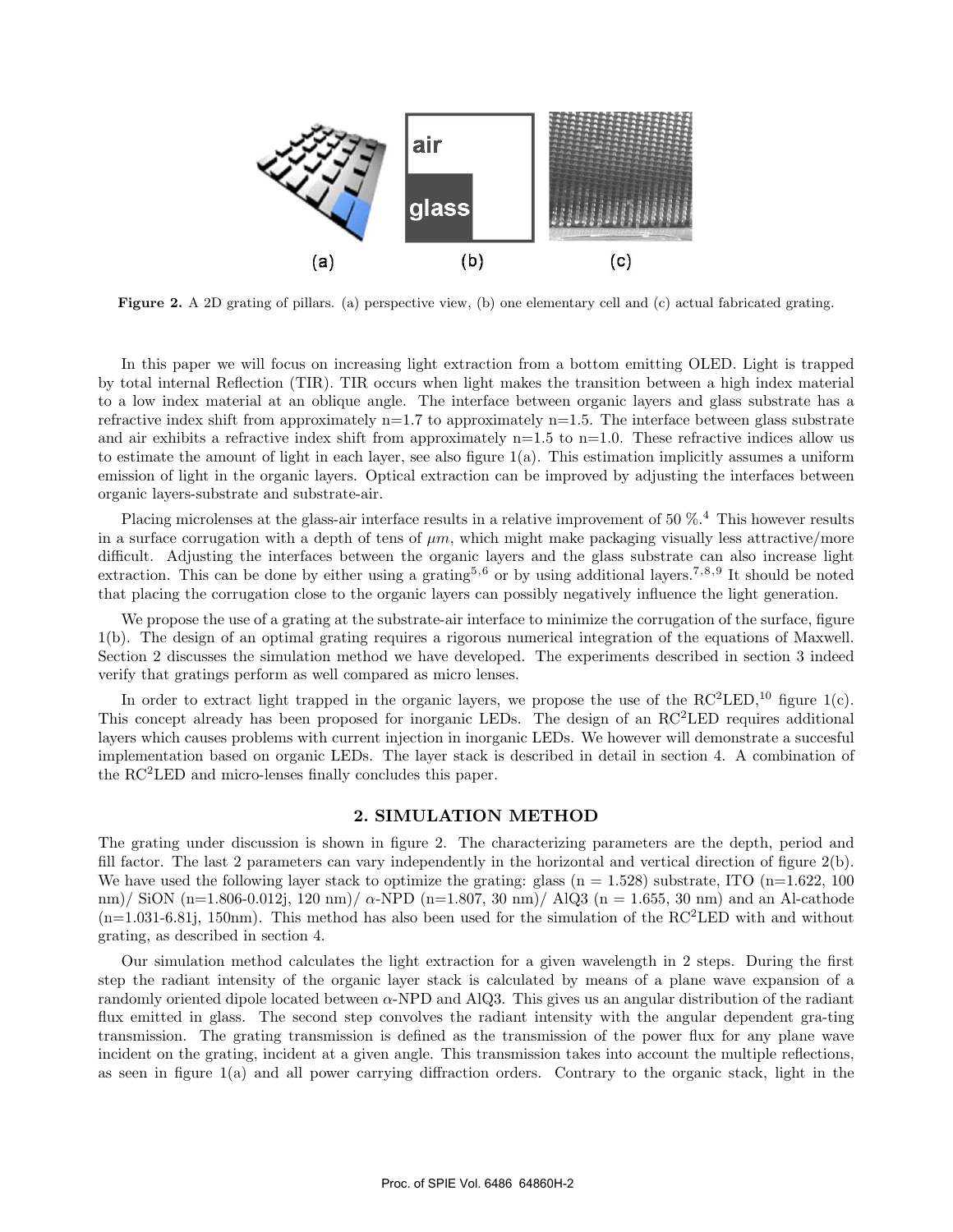substrate is assumed to behave spatially incoherent. The reflectance and transmittance of the diffracted orders at the grating are calculated with Rigorous Coupled Wave Analysis.<sup>11</sup>

An optimization has been performed for each parameter, while keeping the other parameters constant. This local optimization already gives a good indication for the global optimum, because each grating parameter influences the efficiency largely independently. Best performance is achieved for symmetrical structures, i.e. period and fill factor are equal in both direction of figure 2(b). There is hardly any wavelength dependency for the optimal fill factor and depth. (optimal: depth =  $0.5\mu m$ , fill factor =  $70\%$ , period =  $1.4 - 2.0\mu m$ ) The absolute extraction efficiency is also considerably influenced by light absorption of the organic layer stack. If we simulate a organic layer stack which absorbs all incident light, we only see a negligible increase of extraction efficiency compared to a planar structure. This indicates the importance of multiple reflections as sketched in figure  $1(a)$ .

### **3. COMPARISON BETWEEN GRATING AND MICROLENS FOR A 3\*3 MM**<sup>2</sup> **OLED**

For the experiments the gratings and the micro lenses were fabricated on a different substrate than the one on which the OLED stack of 9 mm<sup>2</sup> was deposited. The measurement procedure consisted of successive measurements of the OLED stack with or without the gratings/micro lenses. The grating/micro lenses were attached to the OLED substrate by pressing the OLED substrate and the gratings/micro lenses substrate together. An optical contact fluid was used to minimize reflections. The measurements were done with an integrating sphere.

The grating has been fabricated with ion etching of a SiOx deposited layer on top of a basic glass substrate. The grating pattern of a few tens of  $mm^2$  was defined in positive resist with interference lithography. Our interference lithography setup is not able to fabricate gratings with a width larger than 1 cm. The filling factor of our gratings is also limited to 50%, which is below the optimal value of 70%. The microlenses have been fabricated on a PMMA substrate by Philips Research Aachen. The PMMA substrate has an index mismatch with the glass substrate of the OLED.

Figure 3(a) shows the relative improvement in function of the depth of the grating both theoretically and experimentally for  $\lambda = 520nm$ . Our maximum measured relative improvement is 30% with almost optimal grating parameters. The deviation between measurement and simulated results could be explained by a larger than expected absorption in the organic layer stack.

Figure 3 gives a comparison between a grating and an array of microlenses attached to the surface of an OLED. The simulations indicate an almost wavelength independent relative improvement of 50% for the grating. The measured relative improvement of figure 3 however is highly wavelength dependant. The maximum value also is 10% lower than the simulated value.

We consider the most likely reason for the wavelength dependant behaviour the low ratio noise/signal for wavelengths outside [500nm, 540nm], figure 3. Only in a small in the neighbourhood of the peak (50nm), the ratio noise/signal is sufficiently high to completely rule out noise behaviour.

We have a relatively similar behaviour between gratings and microlenses. We conclude that gratings are very tolerant concerning fabrication tolerance. The experiments indicate that optimally designed gratings and microlenses perform equally well. A surface corrugation of minimally 500 nm is sufficient to have optimal performance.

### **4. RC**2**LED**

#### **4.1. Planar interfaces**

In order to extract light from the organic layers it is absolutely necessary to make adjustments to the interface between the organic layers and the glass substrate. As mentioned in the introduction the two most popular methods are the use of a micro-cavity effect and the use of a grating. In this section, we will introduce the  $RC<sup>2</sup>LED$  for OLEDs. This concept has already been introduced in 2001 for inorganic LEDs, <sup>10</sup> Electrical contact problems have however prevented succesful demonstration of an inorganic LED. Our simulations indicate an improvement of the extraction of  $80\%$  compared to the same OLED without additional RC<sup>2</sup>LED layers. This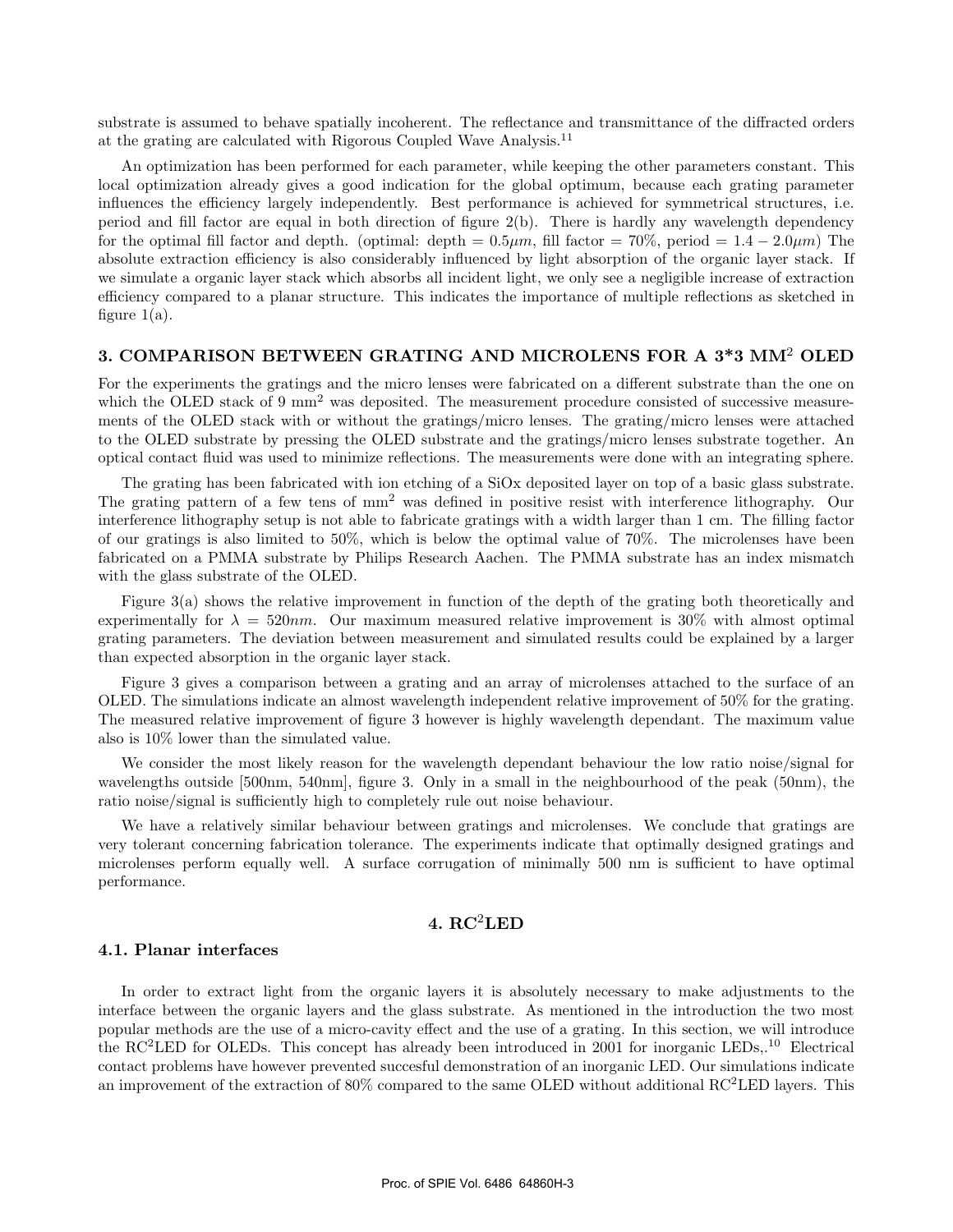



(b) Absolute measurements: grating

(a) Relative improvement in function of the depth for  $\lambda = 500$  nm, depth = 500 nm, fill factor 50% and period  $= 2.0 \mu m$ .



Figure 3. Comparison relative improvement grating and micro lenses.

|                                                                | Reference OLED   | RC <sup>2</sup> LED |
|----------------------------------------------------------------|------------------|---------------------|
| Al                                                             | $150 \text{ nm}$ | $150 \text{ nm}$    |
| <b>HTL</b>                                                     | $80 \text{ nm}$  | $80 \text{ nm}$     |
| ΕL                                                             | 40 <sub>nm</sub> | $40 \text{ nm}$     |
| ETL                                                            | $20 \text{ nm}$  | $20 \text{ nm}$     |
| <b>ITO</b>                                                     | $50 \text{ nm}$  | $50 \text{ nm}$     |
| NbOx<br>$\lambda_{res}$<br>$\sqrt{4n_{NbOx}}$                  | none             | $45 \text{ nm}$     |
| SiOx<br>$\lambda_{res}$<br>$\lfloor \overline{2n_{Si}}_{Ox}$ , | none             | $146 \text{ nm}$    |
| $\lambda_{res}$<br>NbOx<br>$4n_{NbOx}$                         | none             | $45 \text{ nm}$     |
| glass                                                          | mm               | mm                  |
| air                                                            |                  |                     |

Table 1. data RC<sup>2</sup>LED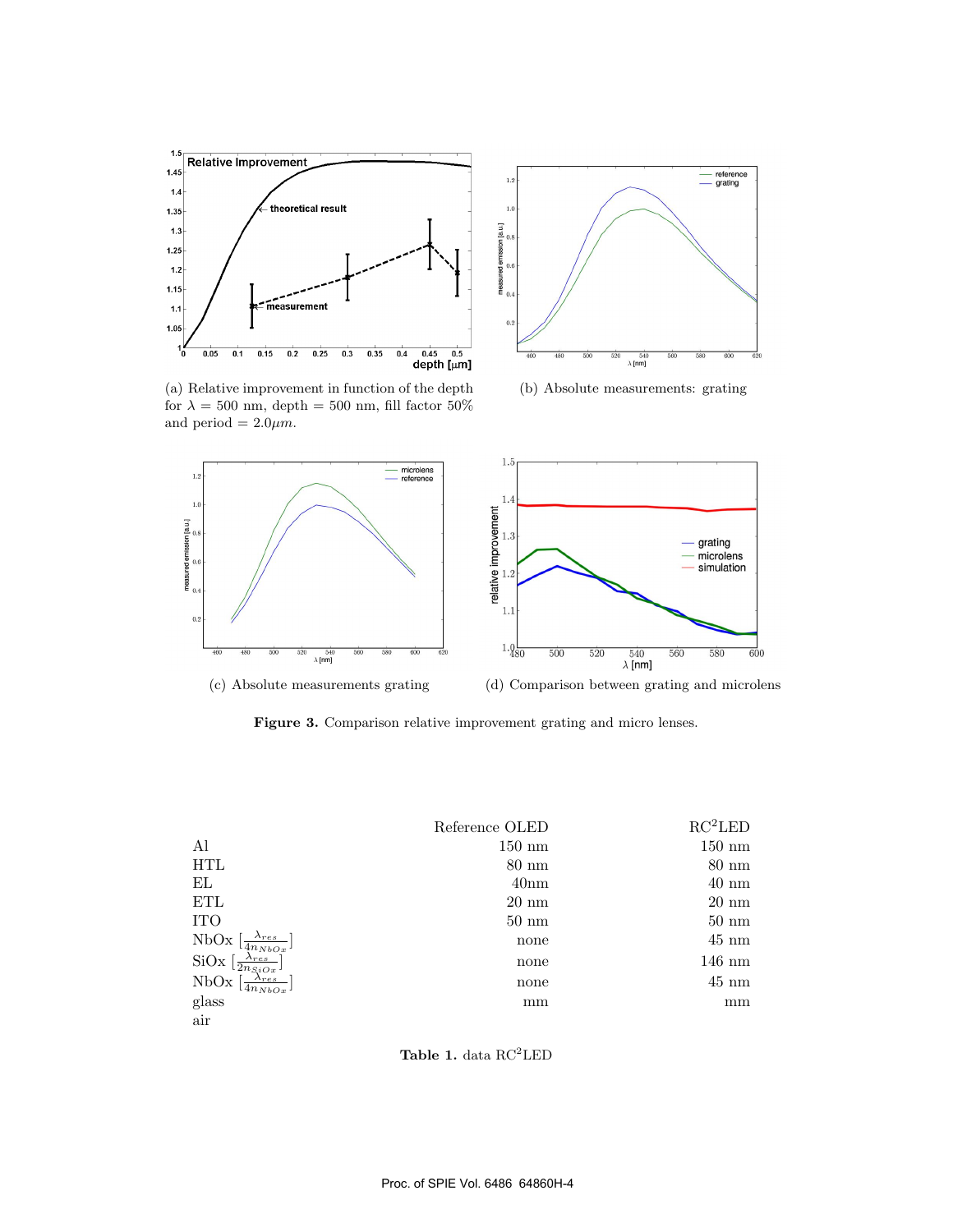

(a) The emission spectrum of the EL (b) Emission and (simulated) optical (c) Emission spectrum and (simlayer of table 4.1. extraction of the reference OLED ulated) optical extraction of the  $RC<sup>2</sup>LED$ 

**Figure 4.** Absolute measurement of the spectrum of the reference OLED and the RC<sup>2</sup>LED.



Figure 5. Relative improvement of the RC<sup>2</sup>LED and the reference OLED

improvement is restricted to a wavelength region of approxitemately 100 nm. Our preliminary measurements confirm this behaviour.

The layer stack used for an  $\rm RC<sup>2</sup>LED$  is given in table 4.1. This organic layer stack has been deposited on two types of substrates. The first substrate is a normal glass substrate on which the reference OLED will be fabricated. The second substrate however has 3 additional layers on which the RC<sup>2</sup>LED has been fabricated. Deposition of the Organic Layer stack has been performed by Philips Research Aachen. The substrates have a size of 5 cm \* 5cm, the organic layers have a size of 4 cm \* 4 cm. The emission of the organic layer stack is primerly focussed in the visible green. Two consecutive fabrication runs of the same layer stack result in an emission with a relative deviation of up to 5%. As can be seen from the table, the additional layers of the  $RC<sup>2</sup>LED$  comprise of a low index material enclosed by two high index materials. The theoretical thickness of these layers is respectively  $\frac{\lambda_{res}}{4n_{high}}$ ,  $\frac{\lambda_{res}}{2n_{low}}$  and  $\frac{\lambda_{res}}{4n_{high}}$ . The refractive indices for NbO<sub>x</sub> and SiO<sub>x</sub> are respectivitely 2.4 and 1.45 at 500nm. The wavelength for which of the cavity has been optimized, has been chosen at 565 nm. This wavelength turned out to be slightly different from the electroluminescent peak.

The emission spectrum of the Electroluminescent Layer is given by figure 4(a). This spectrum may shift due to the different optical extraction efficiency from an RC<sup>2</sup>LED compared to the reference LED. The figures 4(b) and  $4(c)$  show the measured spectrum of the reference OLED and  $RC<sup>2</sup>LED$ . These figures also depict the optical extraction efficiency. Both OLEDS were driven by a current of 5.5 mA. The measured voltage over the reference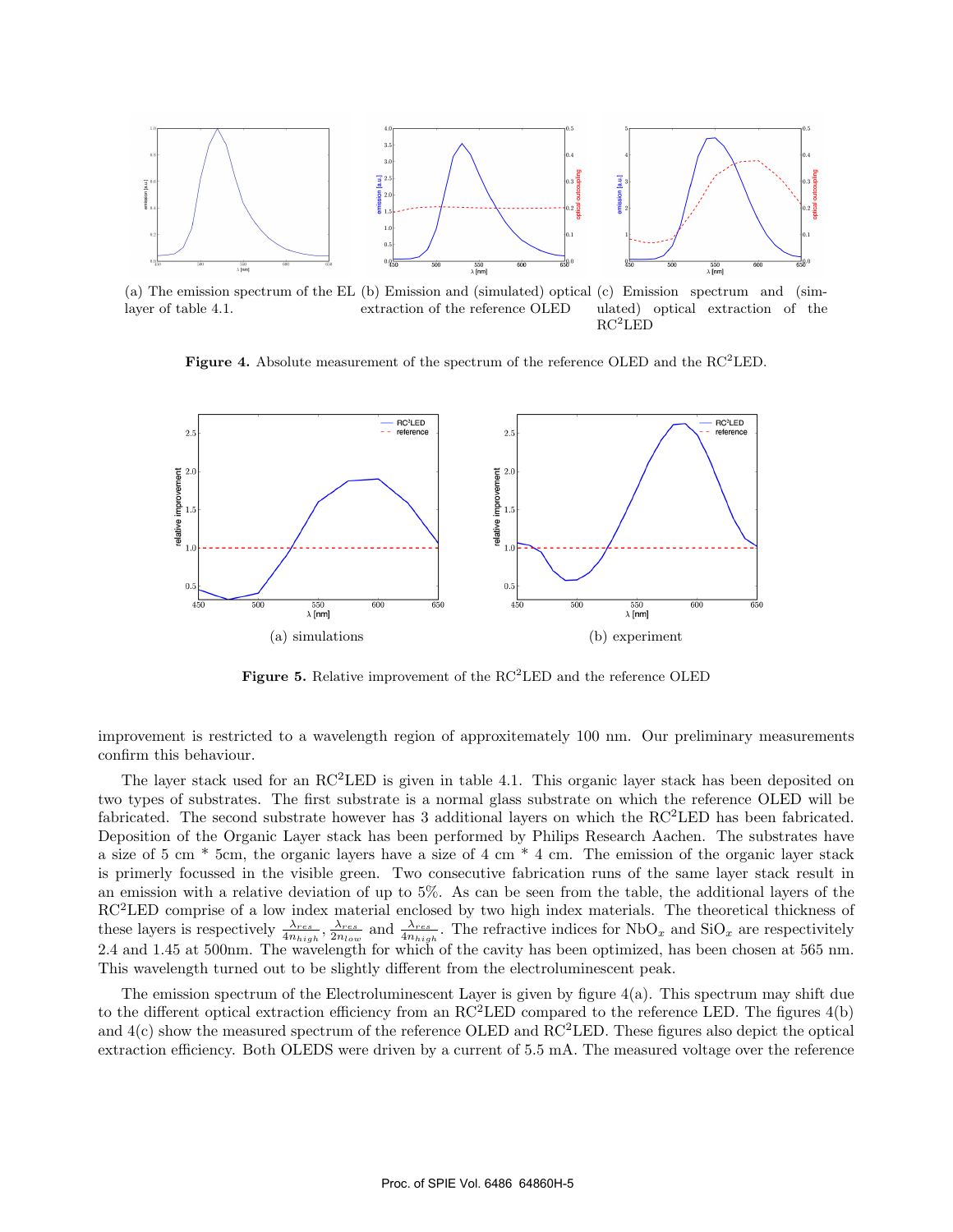



(a) reference OLED, absolute measurements, without and (b) RC<sup>2</sup>LED, absolute measurements, without and with with mircolenses mircolenses



(c) reference OLED, measured relative improvement. (d) RC<sup>2</sup>LED, measured relative improvement







(e) reference OLED, simulated relative improvement by a  $(f) RC<sup>2</sup>LED$ , simulated relative improvement by a gratgrating ing.

**Figure 6.** Influence of microlenses on a reference OLED and the  $\mathrm{RC}^2\mathrm{LED}$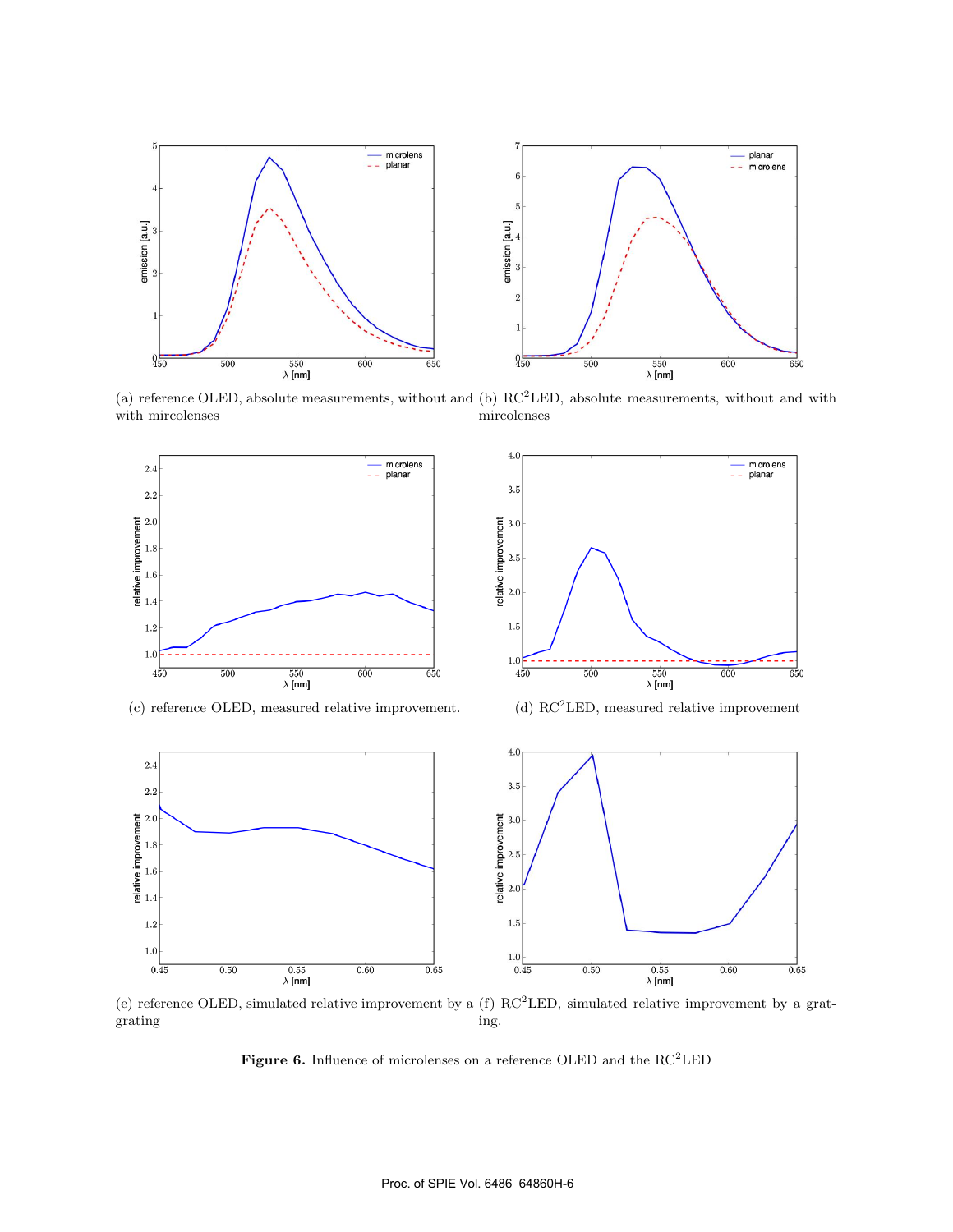OLED and the  $RC<sup>2</sup>LED$  was respectively 5.8 V and 6.0 V.

We can calculate the relative improvement of the  $RC<sup>2</sup>LED$  compared to the reference OLED with the spectrum of figures 4(b) and 4(c). This basically is achieved by dividing the spectrum of both OLEDs. We implicitly assume that the influence of the cavity on the lifetime is negligible. This means that the optical extraction efficiency is the only important parameter to determine the external quantum efficiency, which changes for the two designs. Figure 5 shows us that there is a very good quantitative agreement between simulation and experiments. For the simulations the dipoles are located at 10 nm from the interface between HTL and EL. Simulations indicate that a deviation of 10 nm for the dipole location results in a shift of the peak of the relative improvement in the order of 10nm. It is shown that in a wavelength region of 50 nm, the relative improvement is higher than 50%, with a maximum of roughly 100%.

The deviation for wavelengths smaller than 500 nm can be explained by the low emission at those wavelengths. The noise for those wavelengths is too high to have a representative measurement. The measured relative improvement is also higher than the simulated relative improvement. This can be explained by the angular dependancy of the emission. Because of the way our OLED is attached to the integrating sphere, we are not able to take account the radiation at oblique angles. The reference OLED indeed has quite more emission at oblique angles than the  $RC<sup>2</sup>LED$ . This results in an underestimation of the light emitted by the reference OLED compared to the  $RC<sup>2</sup>LED$ .

Microlenses at the interface air substrate an be used to complement the extra layers at the interface between organic layers-susbstrate. This has been done for both the reference OLED and the  $RC<sup>2</sup>LED$  in figure 6. It is important to note that the improvement for 580nm-600 nm can be neglected compared to the improvement achieved in other wavelength regions. This shows that the improvement achieved by the RC<sup>2</sup>LED for the resonance wavelength automatically diminishes the relative improvement which can be achieved with micro lenses.

Figures  $6(e)$  and  $6(f)$  show the simulated relative improvement when using a grating on top of the RC<sup>2</sup>LED. We have made the implicit assumption that conclusions made for gratings can be extrapolated to microlenses. We indeed see a quantative resemblance between the experimental relative improvement for micro lenses and the simulated relative improvement for gratings. One possible explanation for deviations between both results is the index mismatch between glass substrate of the OLED and the PMMA substrate with micro lenses. A rough estimation with isotropic emission in the glass learns us that an index change from 1.45 to 1.5 already gives a reflection of 25% at the interface between glass and PMMA.

#### **5. SUMMARY AND CONCLUSIONS**

We have demonstrated the feasibility of using a grating at the glass-air layer to increase the light extraction with a surface corrugation depth of approx. 500 nm. A grating numerically achieves a relative improvement of 50%. We have seen a qualitative agreement between simulations and experiments, with a measured  $30\%$  improvement. In this paper, we have demonstrated the first use of the concept of an RC<sup>2</sup>LED for an OLED. We have shown a quantative resemblance between the simulated spectrum and the measurements of an RC<sup>2</sup>LED.

#### **Acknowledgements**

The authors thank the European Commission or funding of (part of) this work under contract IST-004607 (OLLA). Peter Bienstman acknowledges the Flemish Fund for Scientific Research (FWO-Vlaanderen). The authors also wish to thank the OLLA team of Philips Research Aachen, Horst Greiner, Volker Van Elsbergen and Helmut Bechtel, for all fabricated OLEDs and microlenses.

#### **REFERENCES**

- 1. Brian W. D'Andrade and Stephen R. Forrest, "White Organic Light-Emitting Devices for Solid-State Lighting", Advanced Materials, 16(**18**), 1585-1595, 2004.
- 2. Aparna Misra, Pankaj Kumar, M. NKamalasanan and Subhas Chandra, "White organicLEDs and their recent advancements", Semiconductor science and Technology, 21, R35-R46, 2006.